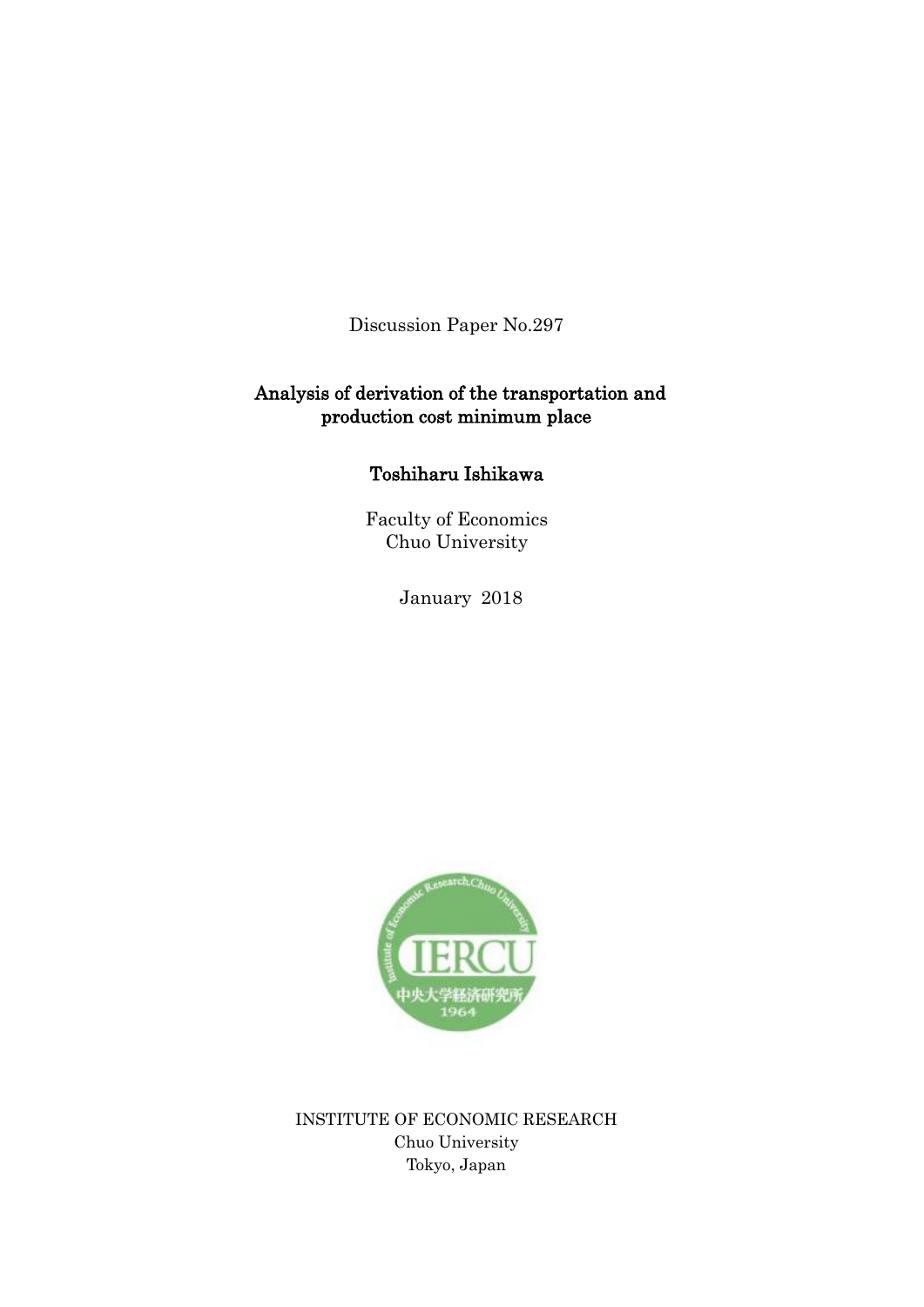#### **Analysis of derivation of the transportation and production cost minimum place**

#### **Toshiharu Ishikawa**

## **1.Introduction**

The spatial range of an economic activity has spread from the late 20th century, and the influence of the spread has expanded all over the world and has entered people life deeply. This economic expansion is caused by not only a drastic decrease in transportation costs and but also by the decline in office processing costs that is generated by various kinds of innovations. Indeed, technological innovation in transportation reduced shipping costs, decreased its economic influence, and increased the effects of other economic factors relatively. It should be noted, however, that the decline in transportation costs does not mean that the essential function of transportation costs is eliminated in economic world. While the manner of impact of transportation costs on economic activity is different from before globalization economy. The expenses for the movement of goods and services play a decisive role in not only location of economic activities but also behavior style of economic agents even as economic activity becomes globalized. Therefore, when individual companies strategically plan the location of a factory, naturally they first investigate the level of transportation cost, labour cost and infrastructure in the location candidates.

 When an individual firm decides the location of a factory, the firm selects a place that maximizes its profit. If there is little relation between revenue and factory location, the place where production cost is minimized is selected by the firm. Furthermore, when the production cost of goods has little influence on the factory location, the location of the factory is determined at the place where transportation costs are minimized. First, this chapter takes up the transportation cost which has been played an important role in determining the location of the factory. The two methods of derivation of the place of minimum transportation cost of a factory are explained and the place is derived by the methods. Secondly, this paper offers the concept of the *area* of minimum production costs; the analysis is enlarged by incorporating the factory's production function to search the area of minimum production costs including transportation cost, and the analysis explains the meaning the area has in determination of factory's location. Eventually, there are two purposes in the paper: One is to find out the place of the minimum transportation cost of a factory. Another is to determine the area of minimum production cost of a factory

 This paper is organized as follow. Numerous methods for deriving the place that minimizes factory's transportation cost have been made so far. The scholars who systematically considered this method for the first time are Launhardt (1882) and Weber (1909). they devised a geometric method to obtain the place of minimum transportation cost for a factory. Thus, the section 2 explains their traditional geometric method. The section 3 clarifies this geometric method by analytical approach: The validity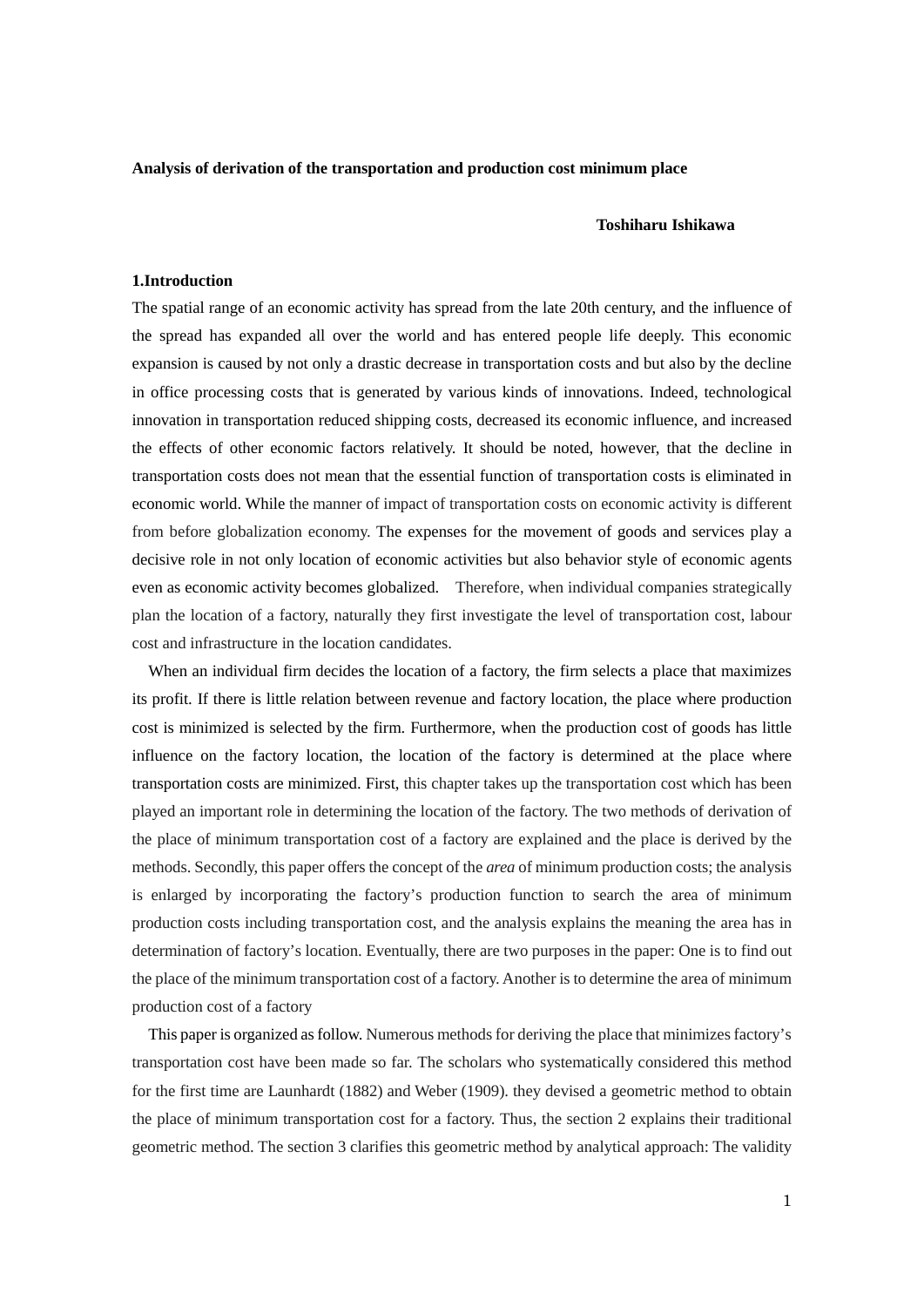of the geometric method developed by Launhardt and Weber is clearly verified by the analytical approach. The section 4 explains the concept of the *area* of minimum production costs including transportation cost. The section 5 summarizes the results derived in the paper.

### **2. Derivation of minimum transportation cost place by geometric method**

According to the framework of Launhardt (1882) and Weber (1909), this section explains the method of deriving the place that minimizes factory's transportation cost by using the Weight triangle.

#### **2.1. Assumptions**

The method of deriving the minimum transportation cost by Weight triangle is explained based on the following assumptions.

- 1) A factory uses the two kinds of raw materials  $M_1$  and  $M_2$  to manufacture the final product  $M_3$ .
- 2) The raw materials  $M_1$  and  $M_2$  are produced at the points of A1 and A2, respectively, and are transported to the factory. The final product  $a_3$  is transported from the factory to the market place  $A3.$
- 3) The weights of raw materials  $M_1$  and  $M_2$  are fixed and are given by  $m_1$  and  $m_2$ , respectively. The weight of the product  $M_3$  is fixed as m<sub>3</sub>.
- 4) The freight rates of the raw materials  $a_1$  and  $a_2$  and the product as are constant and they are all set to 1. Therefore, the transportation cost borne by the factory is proportional to the weight of these raw materials and products and their transport distances.
- 5) The factory should be located at the place that minimizes the transportation cost borne by the factory.

### **2.2. Explanation of method of weight triangle**

Now, suppose that the sites of the raw material sites M1 and M2 and the market place M3 are specified by Figure 1. A figure which is formed by connecting the three sites of the market place and the raw materials is named as location figure. The figure shown in Figure 1 is also called a location triangle. In Figure 1  $r_1$ ,  $r_2$ , and  $r_3$  note the apex angles at A1, A2 and A3. In such location triangle, the derivation of point minimizing factory shipping costs is one of the important tasks in traditional location theory. The traditional theory uses the method of the weight triangle to find a point where factory's transportation cost is minimized. This method is explained as follows. As explained in above assumptions, the two raw materials  $M_1$  and  $M_2$  used by the factory are produced at points A1 andA2, respectively, and their weights are  $m_1$  and  $m_2$ . And then, the product  $M_3$  is sold at the point A3 and its weight is m<sub>3</sub>. According to the weights  $m_1$ ,  $m_2$ ,  $m_3$ , let us give the force attracting the factory, the traction force, to the points A1, A2, A3 shown in Figure1.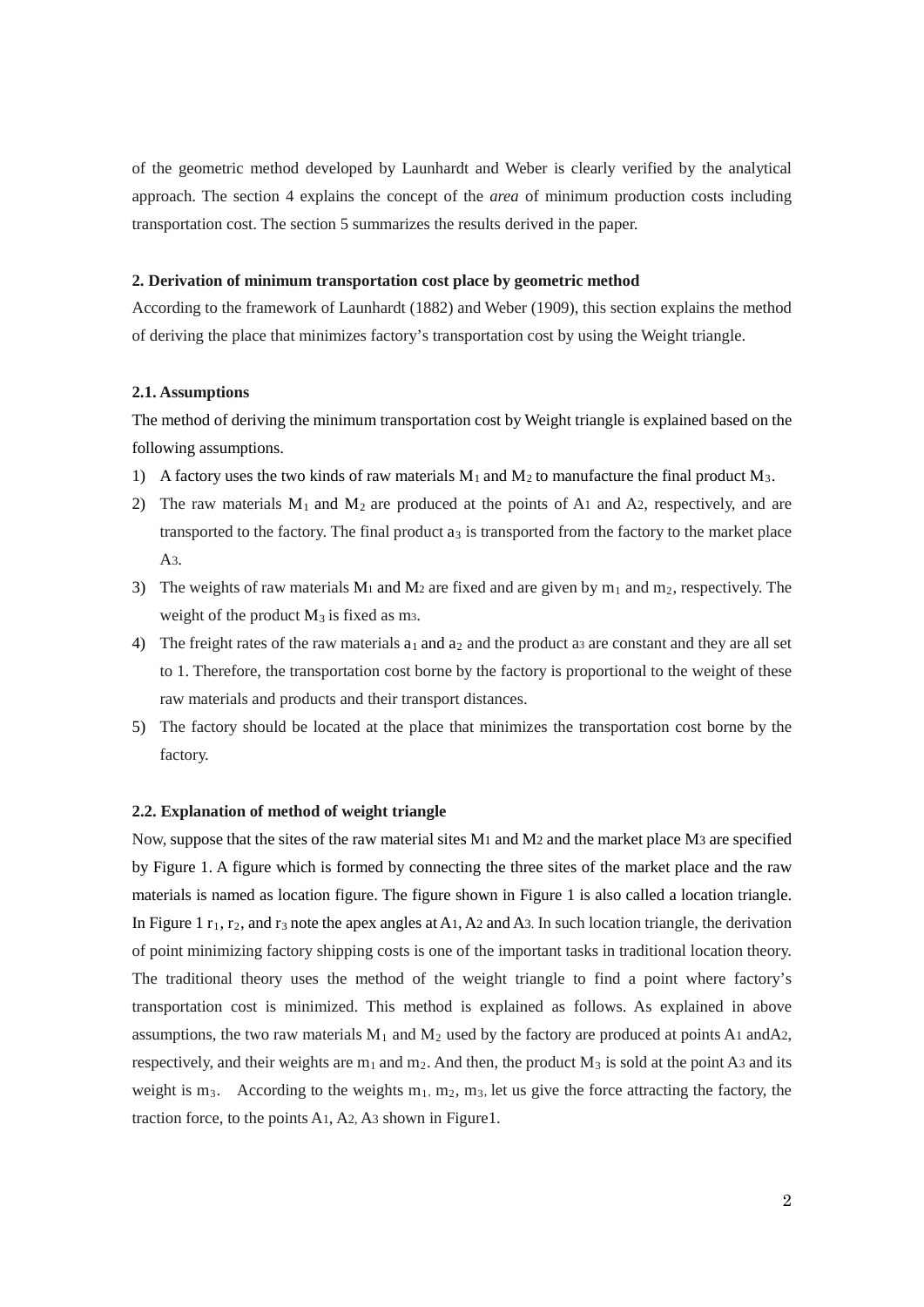

 The site that the factory's transportation cost is minimized is determined as point *P* where these three traction forces are balanced. The situation of point P is explained by using Figure 2: Three vectors,  $V_1$ ,  $V_2$ , and  $V_3$  are assumed so as to be in proportion to weight  $m_1$ ,  $m_2$ ,  $m_3$ , which imply the traction forces of three points. Then, each vector is set from the point P toward each of points A1, A2, A3 as shown in Figure 2.



**Figure 2 Balance of traction powers**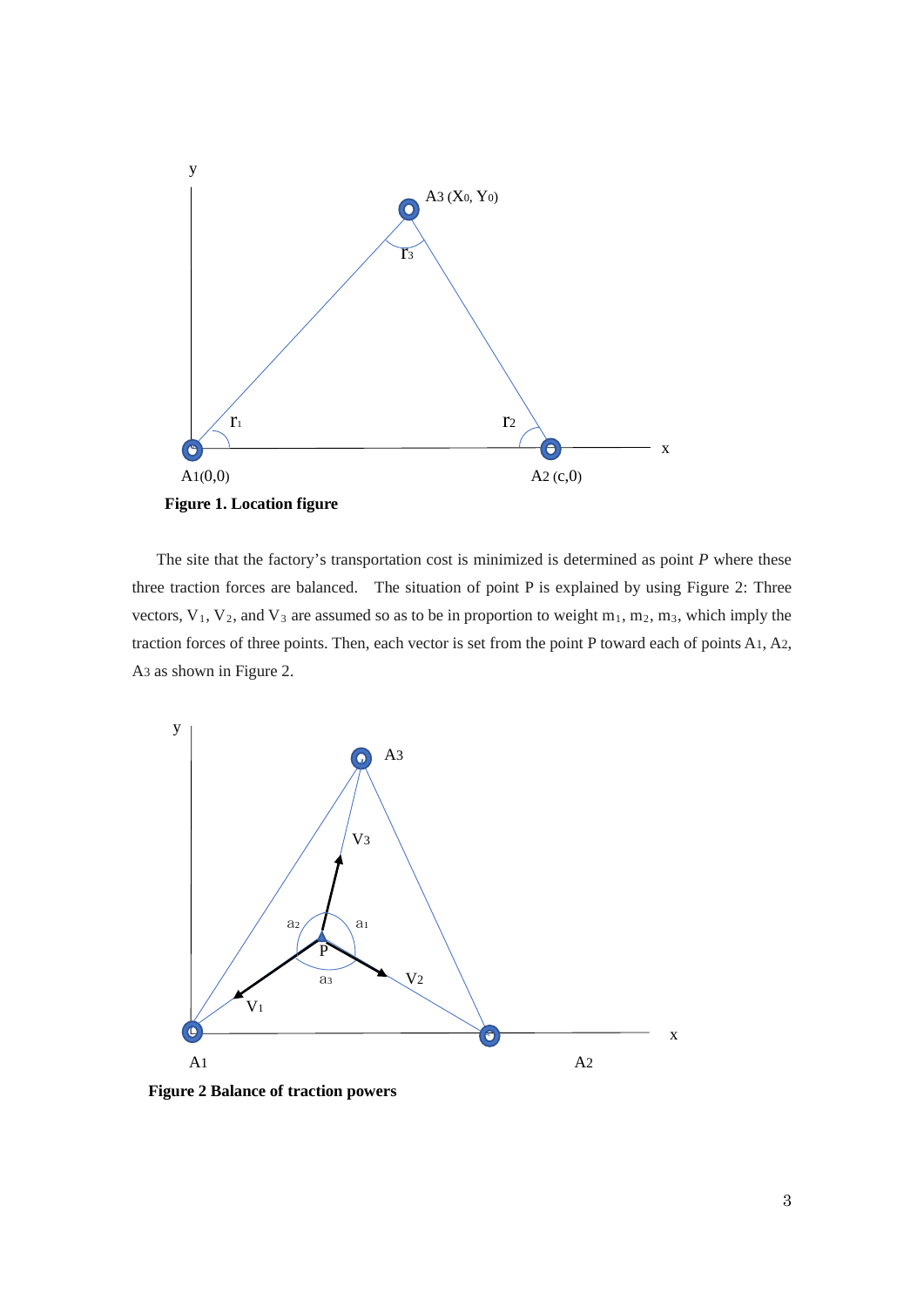The three vectors  $V_1$ ,  $V_2$ , and  $V_3$  are balanced at point P that the factory's transportation cost is minimized. The fact that these vectors are balanced at the point P means the following state: A parallelogram having two sides of vectors  $V_1$  and  $V_2$  shown in Figure 2 is created with the point P as a starting point. The length from point P to its diagonal is given by the sum of the above two vectors,  $V_1$  and  $V_2$ . This new vector  $V_4$  is the same in length as that of vector  $V_3$  and its direction is opposite. That is, the sum of this new vector  $V_4$  and vector  $V_3$  is zero. In Figure 2, the angle formed by the vectors  $V_1$  and  $V_2$  around the point P is noted as a<sub>3</sub>, the angle formed by the Vectors  $V_2$  and  $V_3$  is noted as a<sub>1</sub>, and the angle made by the Vectors  $V_1$  and  $V_3$  is noted as a<sub>2</sub>, respectively.

Now, from the arrangement of the three vectors under the location triangle as shown in Figure 2, it is possible to form a so-called weight triangle by the three vectors. Figure 3 shows this weight triangle.



**Figure 3 Weight triangle**

The length of the three Vectors of this weight triangle follows the ratio of weight  $m_1$ , m2, m3. From the weight triangle the diagonal of each side  $V_1$ ,  $V_2$ ,  $V_3$  is derived as  $a^*$ <sub>1</sub>,  $a^*$ <sub>2</sub>,  $a^*$ <sub>3</sub>. Each angle is supplementary angle for each of angles,  $a_1$ ,  $a_2$ ,  $a_3$  formed around point P in Figure 2. Hence, if the angles at vertexes of the weight triangle formed by the three vectors  $V_1$ ,  $V_2$ ,  $V_3$  are known as shown in Figure3, the angles a<sub>1</sub>, a<sub>2</sub>, a<sub>3</sub> around point P in Figure 2 can be obtained. Eventually it is concluded that point P minimizing the transport cost of the factory is a place at which the straight lines connecting each of points A1, A2, A3 and point P forms three angles a1, a2, a3, which are derived from the supplementary angles  $a^*$ ,  $a^*$ ,  $a^*$  in the weight triangle.

#### **2.3. Derivation of minimum transportation cost place by location circles**

Let us geometrically derive the place of minimum transportation cost based on the location triangle and the weight triangle revealed in the above subsection. When drawing a circle passing through points A1 and A2 in Figure 2 and having a central angle twice the angle a3 which is the circumferential angle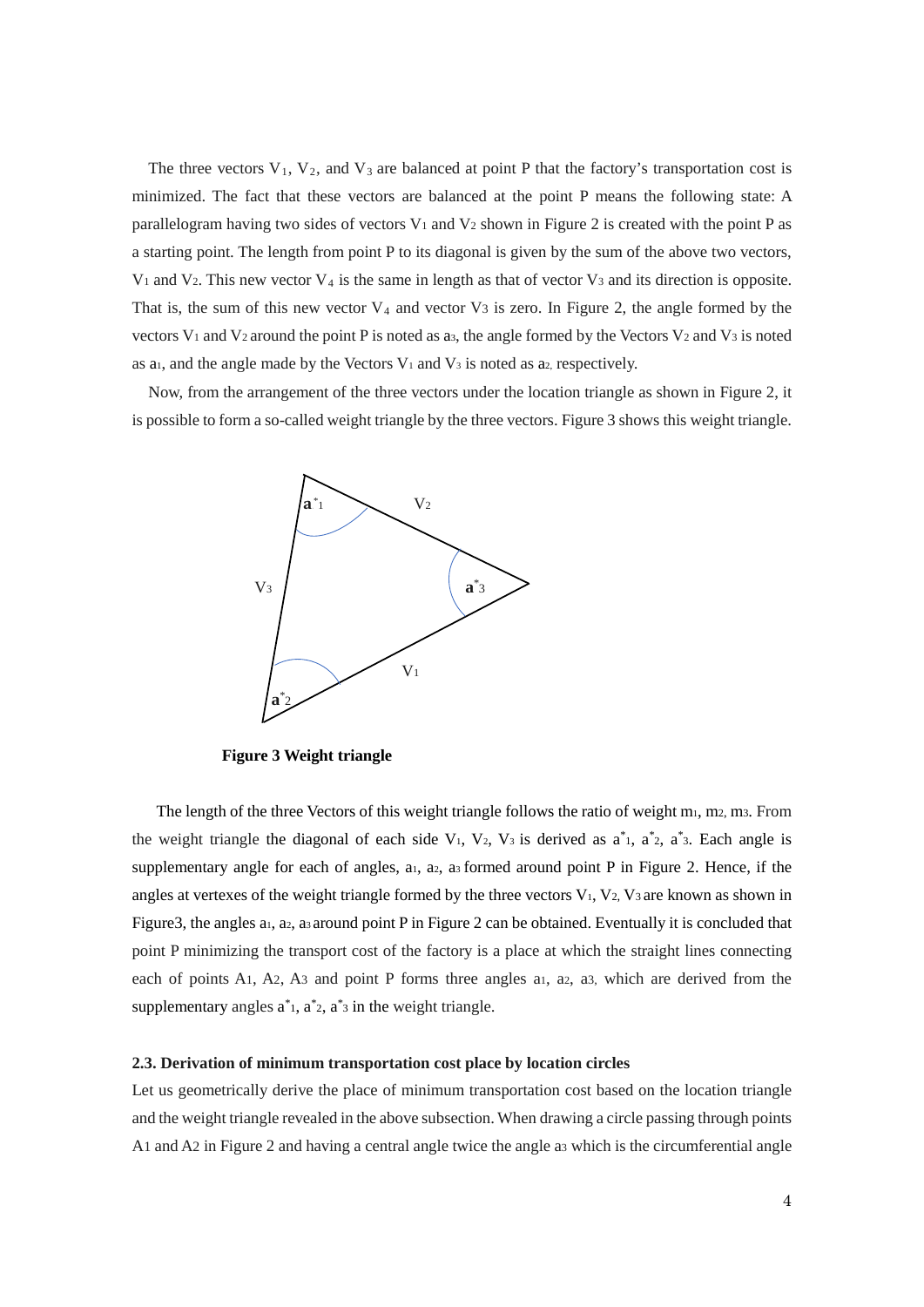formed on the circle, this circle passes through point P. This circle is appropriate to be named as location circle. In a similar way, when drawing a circle passing through points A1 and A3 and having a central angle twice as large as the angle a2 which is the circumferential angle, this circle passes through point P. This circle also is the location circle. Therefore, point where such two location circles intersect indicates the place that minimizes the factory's transportation cost.

Now, suppose that the coordinates of points  $A_1$  and  $A_2$  are specifically (0, 0), (5, 0), and let the coordinates (X<sub>0</sub>, Y<sub>0</sub>) of point A3 be (2.5, 5): And the weights m<sub>1</sub> and m<sub>2</sub> of the raw materials M<sub>1</sub> and  $M_2$  handled by points A1 and A2 are assumed to be 1.5 tons and 1 ton, respectively: The weight m<sub>3</sub> of the product  $M_3$  is 1 ton. In this situation, by using the location triangle and the weight triangle, two location circles,  $C_1$  and  $C_2$  are drawn in Figure 4. The two location circles intersect at point P which is shown by the mark,  $\blacktriangle$ . Point P indicates the place that factory's transportation cost is minimized.



**Figure 4 Two location circles and the place of minimum transportation cost**

#### **3. Analytical explanation of the weight triangle**

### **3.1. Derivation of minimum transportation cost place by analytical geometrics**

This section analyzes the method which depicts two location circles to find out the place of minimum transportation cost. It is assumed based on the assumptions in the previous section that the location figure is given by the triangle like Figure 4, and the weight assigned to each point A1, A2, and A3 is given as  $m_1$ ,  $m_2$ ,  $m_3$ . Factory's transportation cost T is shown by equation (1). Thus, the task in this section is the analytical geometric derivation of the point P that minimizes this transportation cost T.

$$
T = m_1(x^2 + y^2)^{0.5} + m_2((x - c)^2 + y^2)^{0.5} + m_3((x - X_0)^2 + (y - Y_0)^2)^{0.5}.
$$
 (1)

Since each weight  $m_1, m_2, m_3$  is given, transportation cost T is a function of the factory's coordination,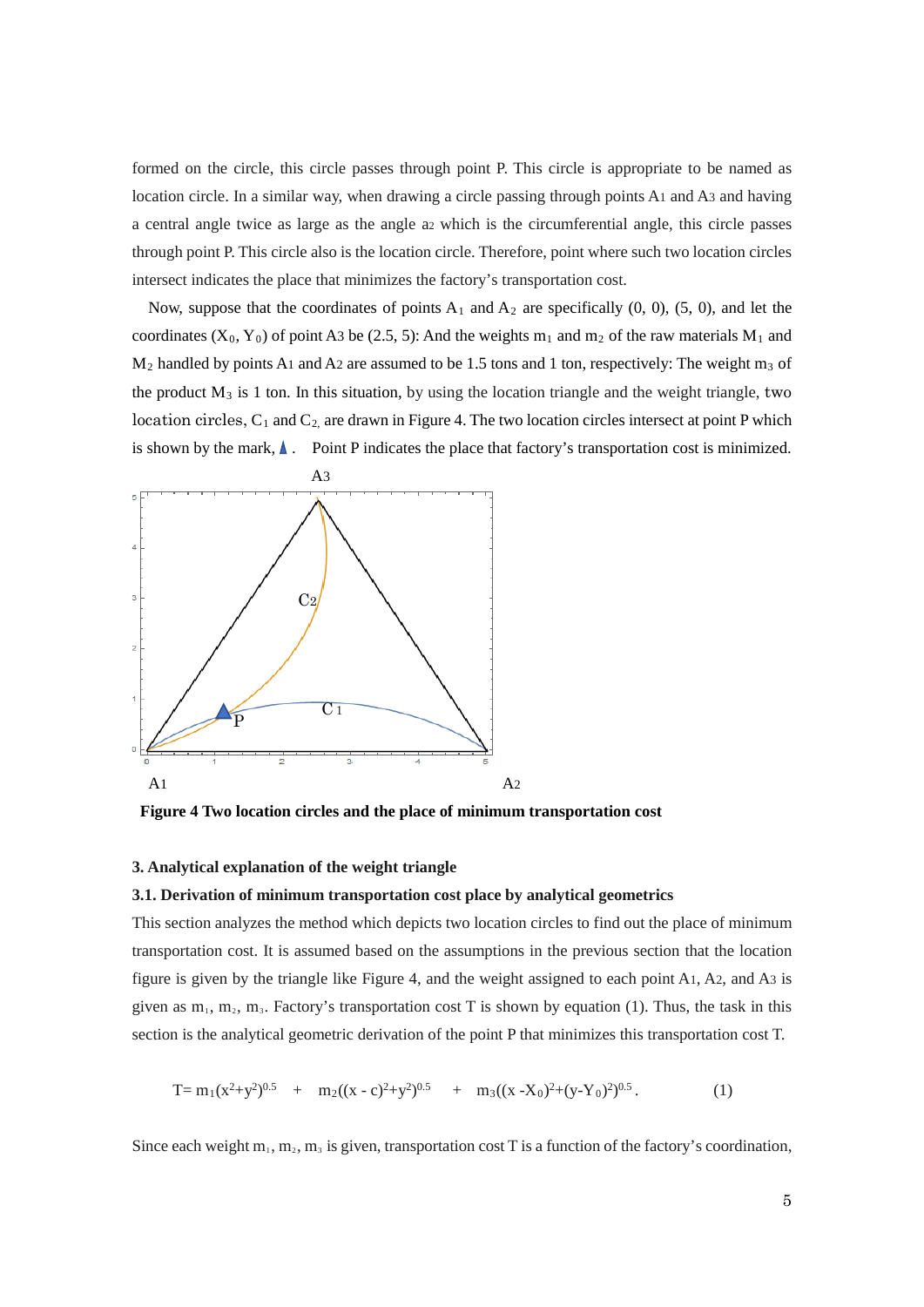x and y. The place P that minimizes transportation cost must the following two necessary conditions,

$$
\partial T/\partial x = 0,\tag{2}
$$

$$
\partial T/\partial y = 0. \tag{3}
$$

And point P must satisfy the sufficient condition, Z, as indicated by the following equation (4),

$$
Z = \begin{vmatrix} \frac{\partial^2 T}{\partial x^2} & \frac{\partial^2 T}{\partial x \partial y} \\ \frac{\partial^2 T}{\partial x \partial y} & \frac{\partial^2 T}{\partial y^2} \end{vmatrix} \rightarrow 0.
$$
 (4)

These equations (2), (3), and (4) are developed and shown as following equations (2a), (3a), and (4a),

$$
\partial T/\partial x = m_1 x / (x^2 + y^2)^{0.5} + m_2 (x - c) / ((x - c)^2 + y^2)^{0.5} + m_3 (x - X_0) / ((x - X_0)^2 + (y - Y_0)^2)^{0.5} = 0
$$
 (2a)

$$
\partial T/\partial y = m_1 y / (x^2 + y^2)^{0.5} + m_2 y / ((x - c)^2 + y^2)^{0.5} + m_3 (x - Y_0) / ((x - X_0)^2 + (y - Y_0)^2)^{0.5} = 0 \quad (3a)
$$

$$
Z = m_1^2 m_2^2 (xy - (x - c)y)^2 / ((x^2 + y^2)^{1.5} ((x - c)^2 + y^2)^{1.5})
$$
  
+  $m_1^2 m_3^2 (x(y-Y_0) - (x - X_0)y)^2 / ((x^2 + y^2)^{1.5} ((x - X_0)^2 + (y - Y_0)^2)^{1.5})$   
+  $m_2^2 m_3^2 ((x-c)(y-Y_0) - (x - X_0)y)^2 / (((x-c)^2 + y^2)^{1.5} ((x - X_0)^2 + (y - Y_0)^2)^{1.5})$  ) 0 (4a)

Since equation (4a) is positive, solving the simultaneous equations of equations (2a) and (3a) for x and y gives the coordinates of point that minimizes transportation cost of the factory<sup>[1](#page-6-0)</sup>. This section obtains point that minimizes transportation cost by developing equation (2a) and (3a) as follows. First, by transferring the third term of equations (2a) and (3a) to the right side, the following equations (5) and (6) are derived,.

$$
m_1x / (x^2+y^2)^{0.5} + m_2(x-c) / ((x-c)^2+y^2)^{0.5} = -m_3(x-X_0) / ((x-X_0)^2+(y-Y_0)^2)^{0.5}
$$
 (5)

$$
m_1 y / (x^2 + y^2)^{0.5} + m_2 y / ((x - c)^2 + y^2)^{0.5} = - m_3 (x - Y_0) / ((x - X_0)^2 + (y - Y_0)^2)^{0.5}.
$$
 (6)

By squaring both sides of equations (5) and (6), and adding these two equations, and further

<span id="page-6-0"></span><sup>&</sup>lt;sup>1</sup> Point of minimum transportation cost can be directly derived by numerical calculation method. For example, the method is introduced by Kuhn and Kunne (1962).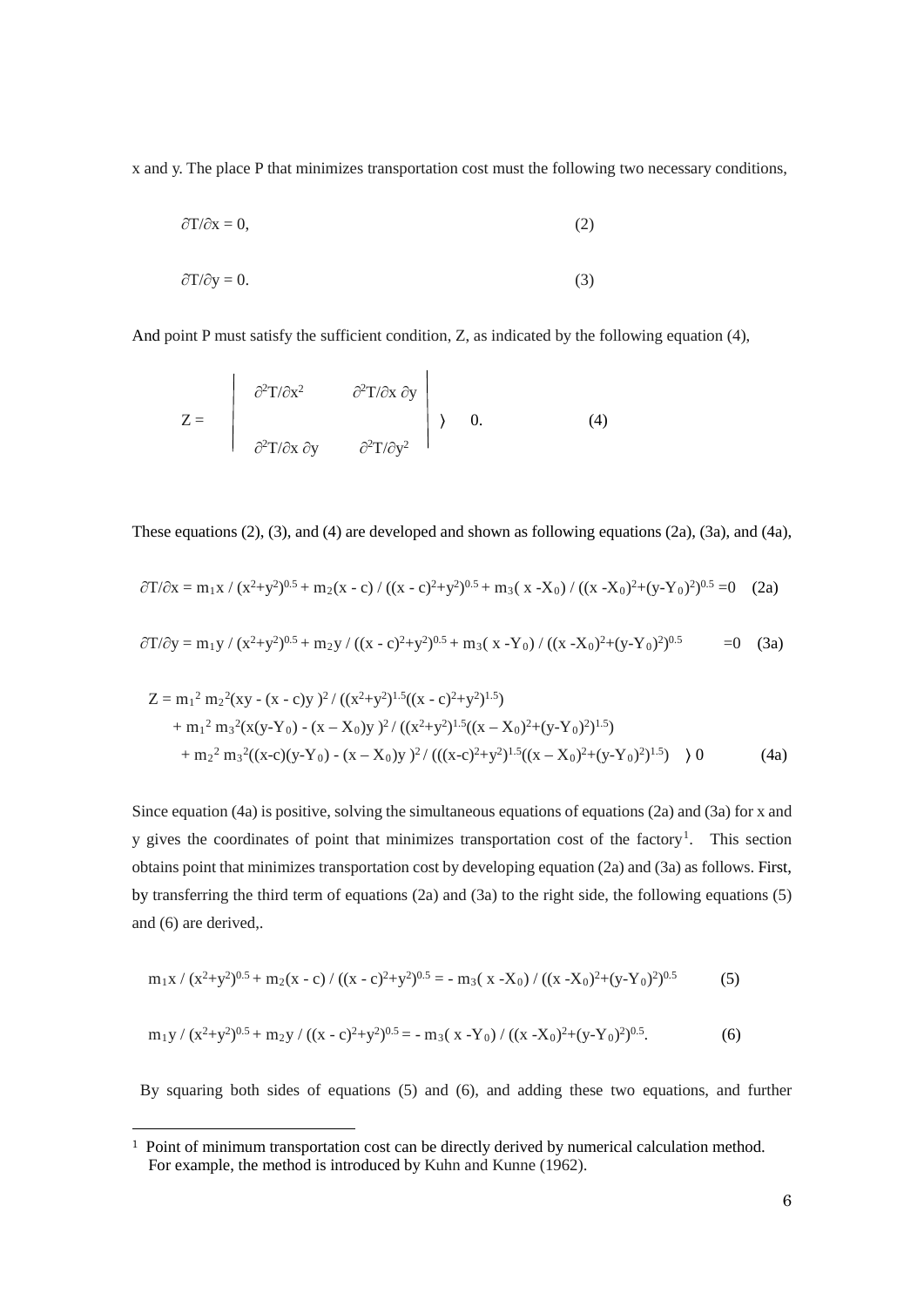transforming, equation (7) is derived,

$$
2m_1 \, m_2(x(x-c)+y^2) / ((x^2+y^2)^{0.5}((x-c)^2+y^2)^{0.5}) = m_3^2 - m_1^2 - m_2^2. \tag{7}
$$

By squaring equation (7), and then transforming it, equation (8) is obtained,

$$
4 (m_1 m_2)^2 (x(x - c)^2 + y^2)^2 = (x^2 + y^2) ((x - c)^2 + y^2) (m_3^2 - m_1^2 - m_2^2)^2.
$$
 (8)

Equation (8) can be transformed to equation (8a),

$$
4 (m_1 m_2)^2 / ((m_3^2 - m_1^2 - m_2^2)^2) (x(x - c)^2 + y^2)^2 = (x^2 + y^2) ((x - c)^2 + y^2).
$$
 (8a)

Considering the following relationship shown by equation (9), equation (8a) can be transformed as equation (10),

$$
((x2+y2)(x-c)2+y2)-(x(x-c)2+y2)2=(x-(x-c)2)2y2=c2y2,
$$
\n(9)

$$
(4 (m_1 m_{2})^2 / (m_3^2 - m_1^2 - m_2^2)^2 - 1) (x (x - c)^2 + y^2)^2 = c^2 y^2.
$$
 (10)

Equation (10) can be transformed to equation (11),

$$
x(x - c)^2 + y^2 = \pm c/(K^2 - 1)^{0.5}y,\tag{11}
$$

where  $K = 2m_1 m_2 / (m_3^2 - m_1^2 - m_2^2)$ . And from equations (2a) and (3a), it is known that x and y are positive. And the sign of  $(x (x - c)+y^2)$  of the left side of equation (11) depends on  $(m_3^2 - m_1^2 - m_2^2)$ in the right side of equation (7). Thus, sign "∓" is added in the right hand side of equation (11). Then, equation (11) is transformed to equation (12),

$$
(x - c/2)^2 + (y \mp c/(2(K^2-1)^{0.5}))^2 = (cK/((2(K^2-1)^{0.5}))^2.
$$
 (12)

Equation (12) indicates that the place of minimum transportation cost is located on the circle, which is called the location circle and is described as follows<sup>[2](#page-7-0)</sup>: This location circle has its center on the perpendicular bisector of the line connecting the points  $A_1$  and  $A_2$  and passes through points  $A_1$  and  $A_2$ .

<span id="page-7-0"></span><sup>&</sup>lt;sup>2</sup> As can be seen from the structure of equation (10), equation (12) is not defined in the following two cases: (1) 4  $(m_1 m_2)^2 = (m_3^2 - m_1^2 - m_2^2)^2$ , (2)  $(m_3^2 - m_1^2 - m_2^2) = 0$ .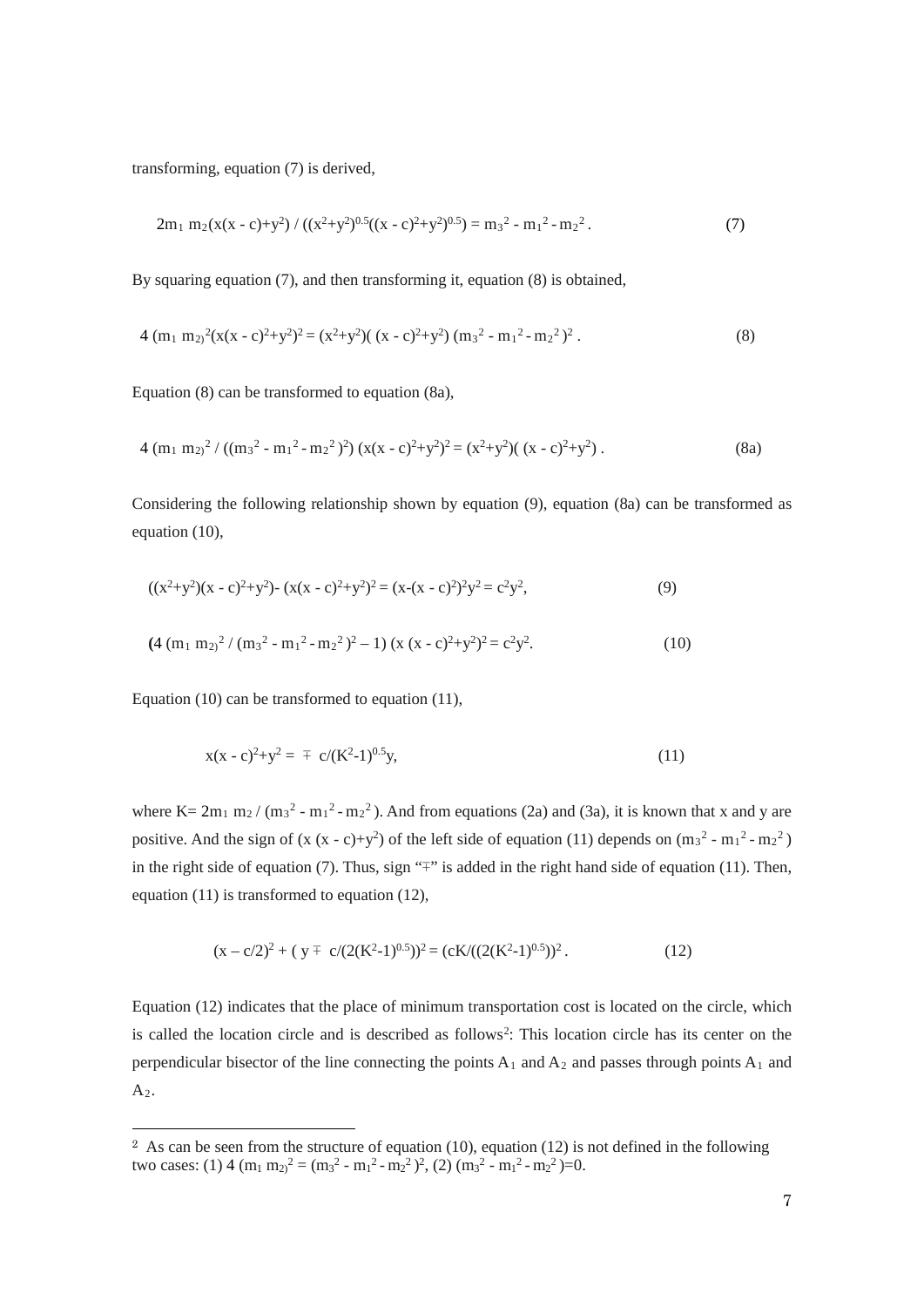By using the same method, another location circle is derived which has its center on the perpendicular bisector of the line connecting points  $A_1$  and  $A_3$  and it passes through the points  $A_1$  and A3. It can be said, therefore, that the place of minimum transportation cost is indicated by the intersection of these two location circles; the place is derived by solving simultaneous equations representing the two location circles for x and y.

Let us find the place of minimum transportation cost by using the above analytical geometry with reference to Figure 4. It is assumed as follows; the coordinates of point  $A_1$  are  $(0, 0)$ , point  $A_2$  are (5, 0), and point A<sub>3</sub> are (2.5, 5). The weight of goods handled by each point is  $m_1$  = 1.5 tons,  $m_2$  =  $m_3$  = 1 ton. From equation (12), the place of minimum transportation cost in Figure 4 is on the location circle,  $C_1$ , which passes point  $A_1$  and  $A_2$ . This location circle  $C_1$  is indicated by the next equation,

$$
(x-2.5)^2 + (y+2.8347)^2 = (3.7796)^2
$$
\n(13)

The equation of the location circle  $C_2$  in Figure 4 which passes point  $A_1$  and  $A_3$  is derived as follows: First, the distance between the points  $A_1$  to  $A_3$  in Figure 4 is 5.5902. Thus, as shown in Figure 5, in another coordinate system  $X - Y$ ,  $A^*$  is placed at  $(0, 0)$  and  $A^*$  is placed at  $(-5.5902, 0)$ . By using the equation (12) to describe a location circle  $C^*_{2}$  in this coordinate system X - Y.



**Figure 5. Location circle in X-Y coordination**

Second, since the angle at point A is 63.43°, this coordinate is rotated by -116.57°. As a result, the relationship between the coordinate axes X and Y and the coordinate axes x and y is expressed by the following equation,

$$
X = x \cdot \cos(-116.57^\circ) + y \cdot \sin(-116.57^\circ),\tag{14}
$$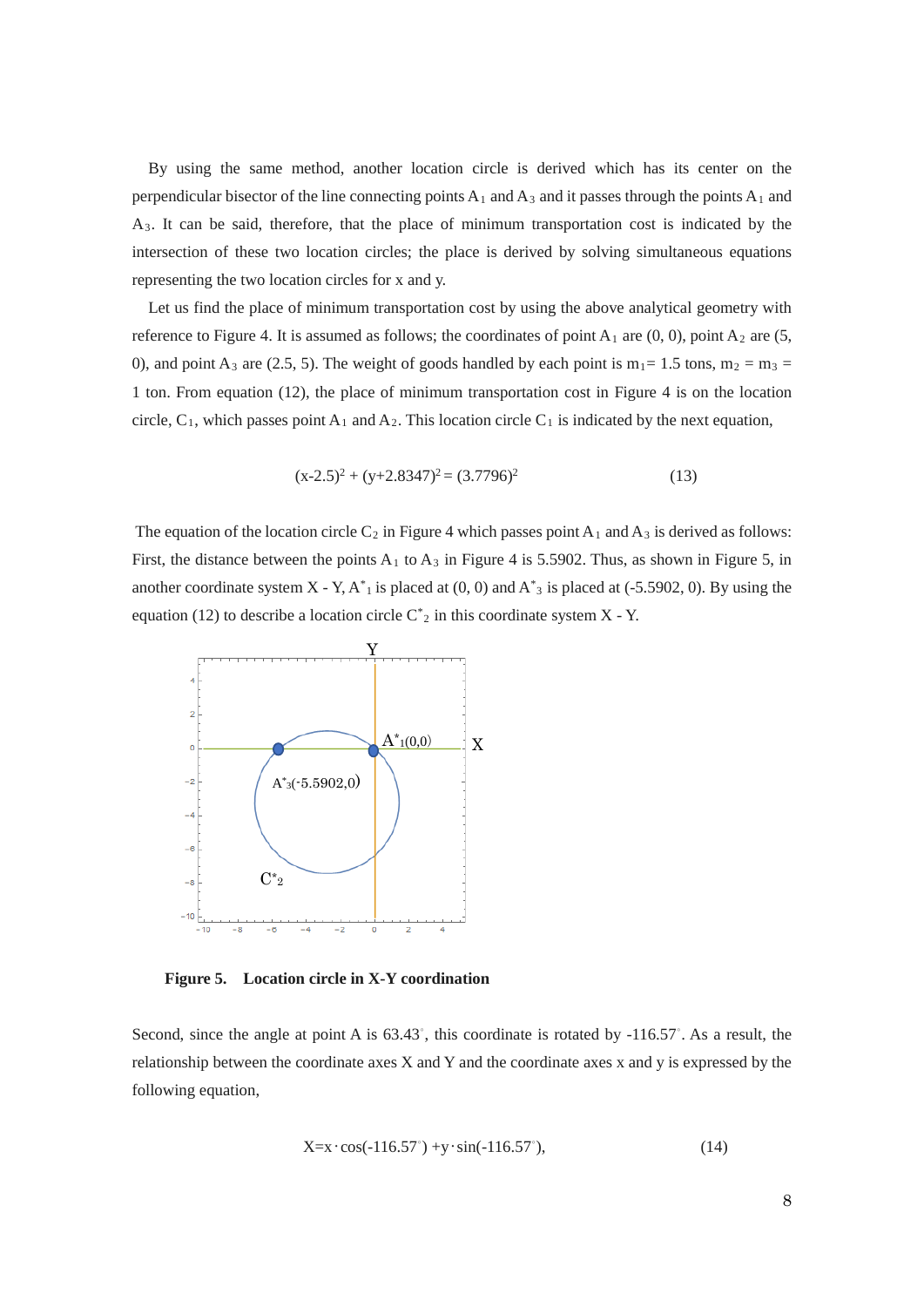$$
Y = x \cdot \sin(-116.57^{\circ}) + y \cdot \cos(-116.57^{\circ}).
$$
 (15)

Therefore, the equation of the location circle  $C_2$  in Figure 4 is given as equation (16),

$$
(x+1.5843)^2 + (y-3.9175)^2 = (4.2258)^2.
$$
 (16)

Point P that minimizes the transportation cost is obtained by solving the simultaneous equations of equations (13) and (16) representing the location circle for x and y. The coordinates of point P are derived as  $X = 1.1499$ ,  $y = 0.695$ , and are displayed at point P at which the two location circles intersect in Figure 4.

### **3.2 Derivation of minimum transportation cost place at a vertex**

There are cases that point where transportation is minimized is a vertex of the location figure. If location figure is triangle, under what conditions it is known for some time that such a case arises<sup>[3](#page-9-0)</sup>.

As shown in Figure 1, vertex angles at points A<sub>1</sub>, A<sub>2</sub>, A<sub>3</sub> are indicated by  $r_1$ ,  $r_2$ , and  $r_3$ . And the weights of the raw materials and products in charge of each point are noted as  $m_1$ ,  $m_2$ , and  $m_3$ . In this situation, the condition for point  $A_1$  to minimize the transportation cost is expressed by the equation (17),

$$
\cos(\mathbf{r}_1) \le (\mathbf{m}_1^2 - \mathbf{m}_2^2 - \mathbf{m}_3^2) / (2 \mathbf{m}_2 \mathbf{m}_3). \tag{17}
$$

The conditions for point  $A_2$  and point  $A_3$  to be the places to minimize the transportation cost are given by the equation (18) and (19),

$$
\cos(\mathbf{r}_2) \le (\mathbf{m}_2^2 - \mathbf{m}_1^2 - \mathbf{m}_3^2) / (2 \mathbf{m}_1 \mathbf{m}_3),\tag{18}
$$

$$
\cos(\mathbf{r}_3) \le (\mathbf{m}_3^2 - \mathbf{m}_1^2 - \mathbf{m}_2^2) / (2 \mathbf{m}_1 \mathbf{m}_2).
$$
 (19)

Furthermore, when the weight of the goods in charge of a certain point, for instance point  $A_1$ , is the same as or larger than the total of the weights in charge of other points, that is, when equation (20) holds, that point  $A_1$  minimizes the transportation cost<sup>[4](#page-9-1)</sup>,

<span id="page-9-0"></span><sup>&</sup>lt;sup>3</sup> Nishioka (1976) explains the condition under which minimum transportation cost place is settled at a vertex.

<span id="page-9-1"></span><sup>4</sup> This fact is explained by Weber (1909,S.235).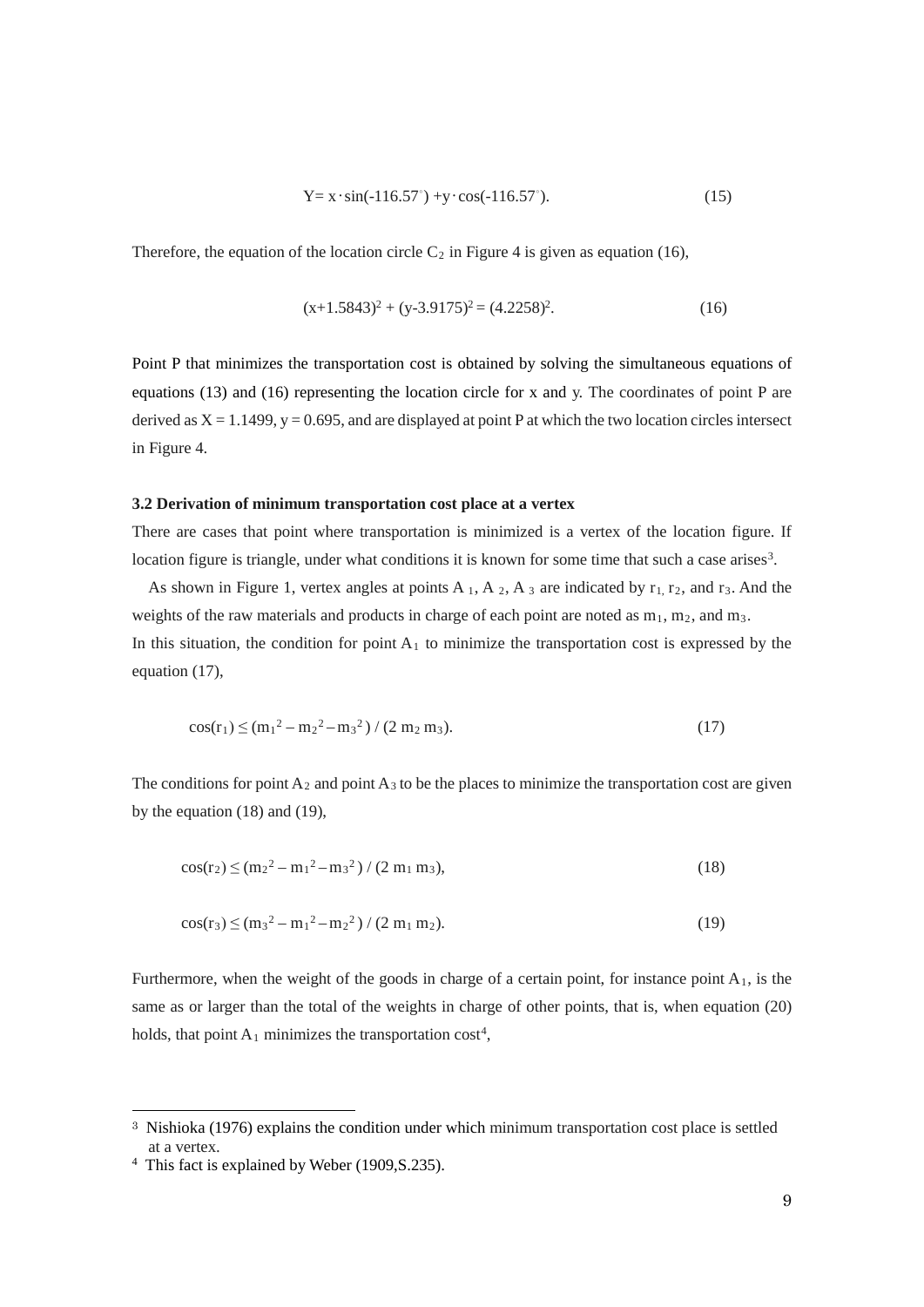$$
m_1 \ge \sum_{i=2}^3 m_i \tag{20}
$$

#### **4. Derivation of area of minimum production costs**

#### **4.1. Incorporation of the production function into the analysis**

In the derivation of the above-mentioned transportation cost minimization point, the weight of the raw materials and products to be used is given. Such assumption is of course effective in theoretical analysis in a rather short period of time. Under a rather long period of time, however, the theoretical effectiveness of this assumption declines. The prices of raw materials fluctuate in a somewhat long period, and the amounts of raw materials used change accordingly. As a result, the ratio of the weights of the raw materials used change and the transportation cost minimizing point moves. The change of prices of the raw materials vary the combination of the weights of the raw materials used at the factory. The problem of how the combination of raw materials is changed with respect to price changes of raw materials is explained by incorporating the factory's production function into the analysis.

By introducing the production function into the analysis, the object of the analysis is led to the derivation of the point which minimizes the production cost including the transportation cost. Therefore, the assumption of analysis is expanded and the place where the production cost of the factory is minimized is derived.

The assumptions used in the previous section are expanded. (1) Prices of material  $M_1$  and  $M_2$  are given as  $p_1$ ,  $p_2$ . (2) Distances between the factory and each point  $A_1$ ,  $A_2$ ,  $A_3$  are denoted by  $d_1$ ,  $d_2$ , and d<sub>3</sub>. (3) The freight rates of each material M<sub>1</sub>, M<sub>2</sub> and the final goods M<sub>3</sub> are given as t<sub>m1</sub>, t<sub>m2</sub>  $t_{m3}$ , respectively. (4) Production function of the factory is shown by equation (21),

$$
Q = Am_1 \alpha m_2 \beta \quad . \tag{21}
$$

where Q is production amount of the final goods  $M_3$ , A denotes parameter to indicate production efficiency of the factory, parameter  $\alpha$  and  $\beta$  are assumed 0.4 for simplicity of calculation.

 Making use of the law of equi-marginal productivity, that is, the ratio between the productivities of the two raw materials should be equal to the ratio between their delivered prices, quantities of them are derived as equations (22) and (23),

$$
m_1 = Q^{1.25} A^{-1.25} (p_2 + t_{m2} d_2)^{0.5} / (p_1 + t_{m1} d_1)^{0.5},
$$
\n(22)

$$
m_2 = Q^{1.25} A^{-1.25} (p_1 + t_{m1} d_1)^{0.5} / (p_2 + t_{m2} d_2)^{0.5}
$$
\n(23)

The factory's production cost  $C_p$  is given by equation (24),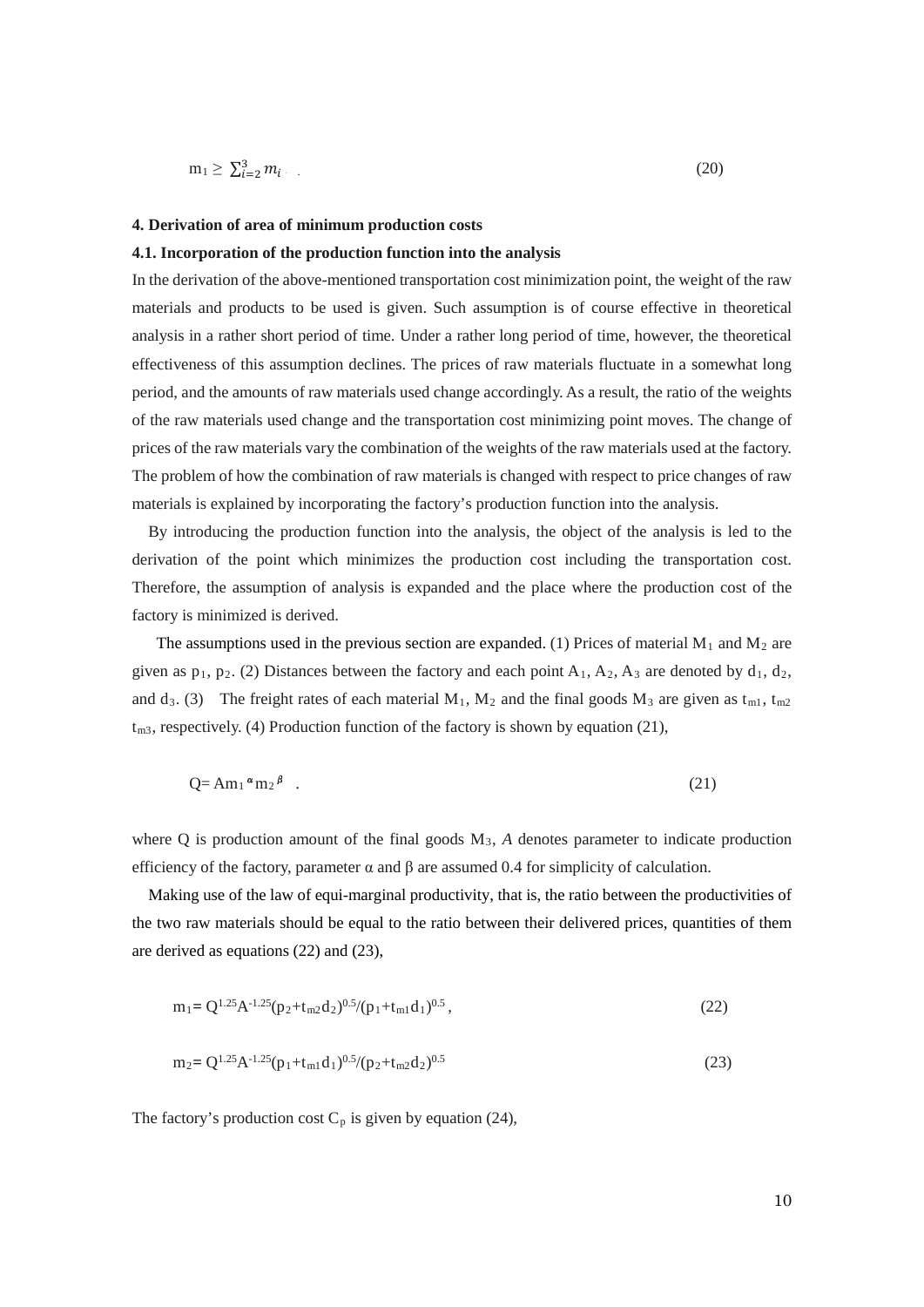$$
C_{p} = 2Q^{1.25}A^{-1.25}(p_1 + t_{m1}d_1)^{0.5}(p_2 + t_{m2}d_2)^{0.5} + Qt_{m3}d_3.
$$
 (24)

When the cost function is given as in equation (24), the production cost becomes a function of the factory's location. The factory's production cost is varied as a function of x and y as shown in Figure 6. It is assumed in Figure 6 that points  $A_1$ ,  $A_2$ ,  $A_3$  in Figure 4 are specified as  $A_1 = (0.0)$ ,  $A_2 = (5.0)$ ,  $A_3 = (2.5.5)$ , the production amount of the final goods  $M_3$ ,  $Q=50$ , production efficiency; A=1, the prices of the raw materials are given as  $p_1=0.25$ ,  $p_2=0.75$ . the freight rates are given as  $t_{m1}=0.11$ ,  $t_{m2}=0.15$ ,  $t_{m3}=0.57$ . As shown in Figure 6, the production cost of the factory is minimized at point (2.65, 3.49) and rises as it goes away from that point.



**Figure 6. The relationship between the factory's location and production cost** 

Then, as the production cost becomes a function of the factory's location, by solving the simultaneous equations of (25) and (26) for x and y, the place at which production cost is minimized can be derived. In deviation of equation (25) and (26),  $A_1 = (0.0)$ ,  $A_2 = (5.0)$ ,  $A_3 = (2.5.5)$  are assumed.

$$
\partial C_p/\partial x = Qt_{m3}(x-2.5)/(((x-2.5)^2+(y-5)^2)^{0.5})
$$
  
+ $Q^{1.25}t_{m1}x(p_2+t_{m2}((x-5)^2+y^2)^{0.5})^{0.5}/(A^{1.25}((x^2+y^2)^{0.5})(p_1+t_{m1}(x^2+y^2)^{0.5})^{0.5})$   
+ $Q^{1.25}t_{m2}(x-5)(p_1+t_{m1}(x^2+y^2)^{0.5})^{0.5}/(A^{1.25}((x-5)^2+y^2)^{0.5})(p_2+t_{m2}((x-5)^2+y^2)^{0.5})^{0.5})=0,$  (25)

$$
\partial C_p/\partial y = Qt_{m3}(y-5)/(((x-2.5)^2+(y-5)^2)^{0.5}) \n+Q^{1.25}t_{m1}y(p_2+t_{m2}((x-5)^2+y^2)^{0.5})^{0.5}/(A^{1.25}((x^2+y^2)^{0.5})(p_1+t_{m1}(x^2+y^2)^{0.5})^{0.5}) \n+Q^{1.25}t_{m2}y(p_1+t_{m1}(x^2+y^2)^{0.5})^{0.5}/(A^{1.25}((x-5)^2+y^2)^{0.5})(p_2+t_{m2}((x-5)^2+y^2)^{0.5})^{0.5})=0.
$$
\n(26)

If the parameters are given the same value used in the derivation of Figure 6, the place of minimizing production costs is dived from equations of (25) and (26). The solution can be derived as (2.653,3.490).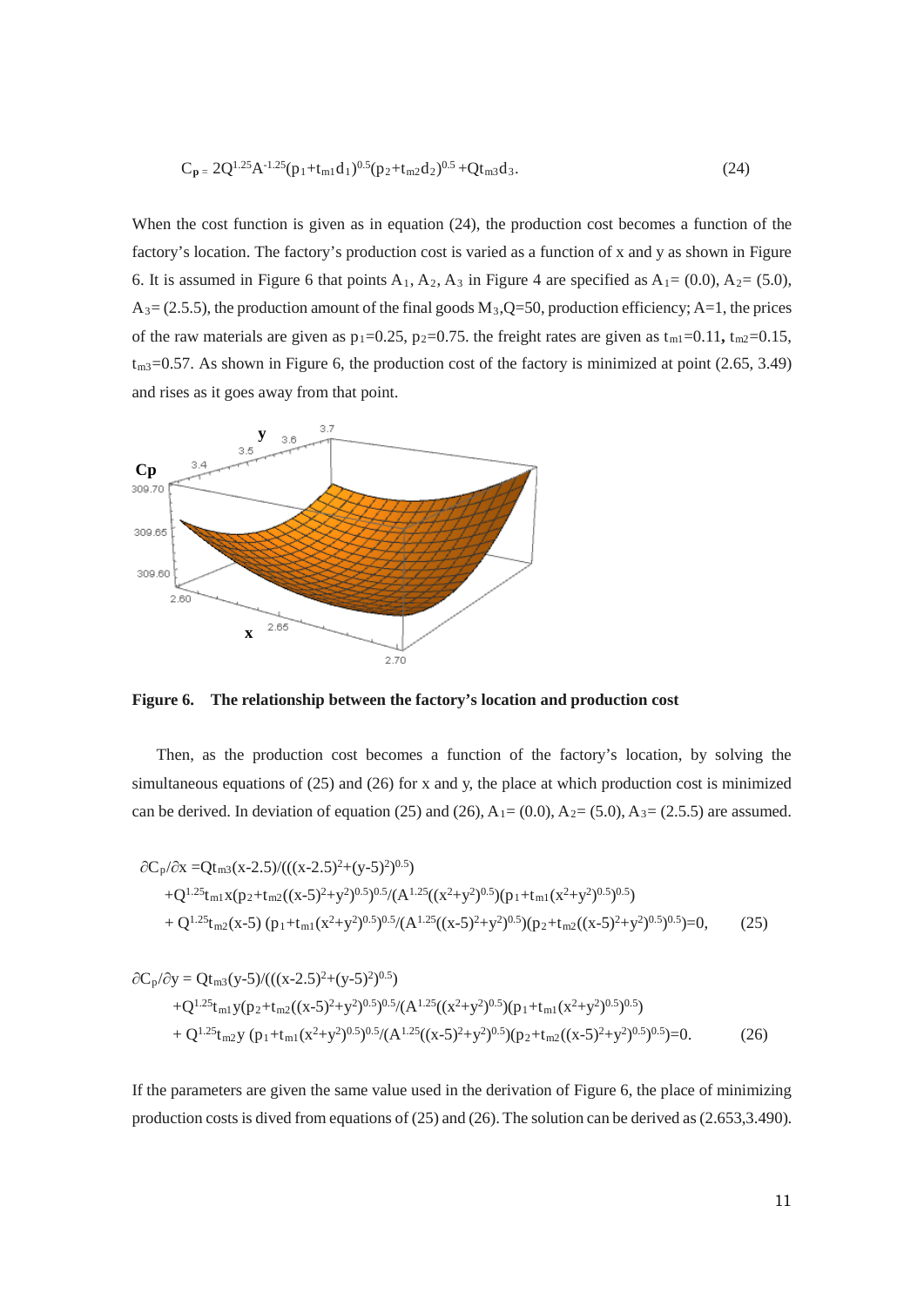#### **4.2. The concept of area of minimum production costs**

The curved surface shown in Figure 6 shows the relationship between the location of the factory and its production cost. Let's cut this curved surface several times at different height around the minimum value with a plane parallel to the bottom. Each cut is projected onto x-y plane and they are indicated by each closed curve in Figure 7. These curves may be called *equal production cost curves*. Among these equal production cost curves, the inside of the innermost equal cost curve is indicated by dark blue. If the factory is located in an area indicated by dark blue, the production costs of the factory is not higher than 309.7. That is, it can be said that it is not more than 0.1 higher than the minimum production cost. Point (2.65, 3.49) of minimum production cost is indicated by the white mark "\*" in Figure 7.



**Figure 7. Derivation of area of minimum production costs**

Based on the considerations of production costs using Figure4, Figure 6 and Figure7, the following inference is possible. If the amount of each of the raw materials used by the factory has been determined and it is stable over a relatively long period of time, deriving a point that minimizes the transportation expenditure is quite important in determining the location of the factory. In a situation, however, where the prices of raw materials change in relatively long term, even if one place that minimizes shipping costs is found, that place will shift quickly. Hence, it can be said that the importance of finding such a point is relatively low.

Instead, it is significant in the factory's location strategy for the factory to set an amount that allows deviation from the minimum production cost level, and the factory sets the spatial area in which the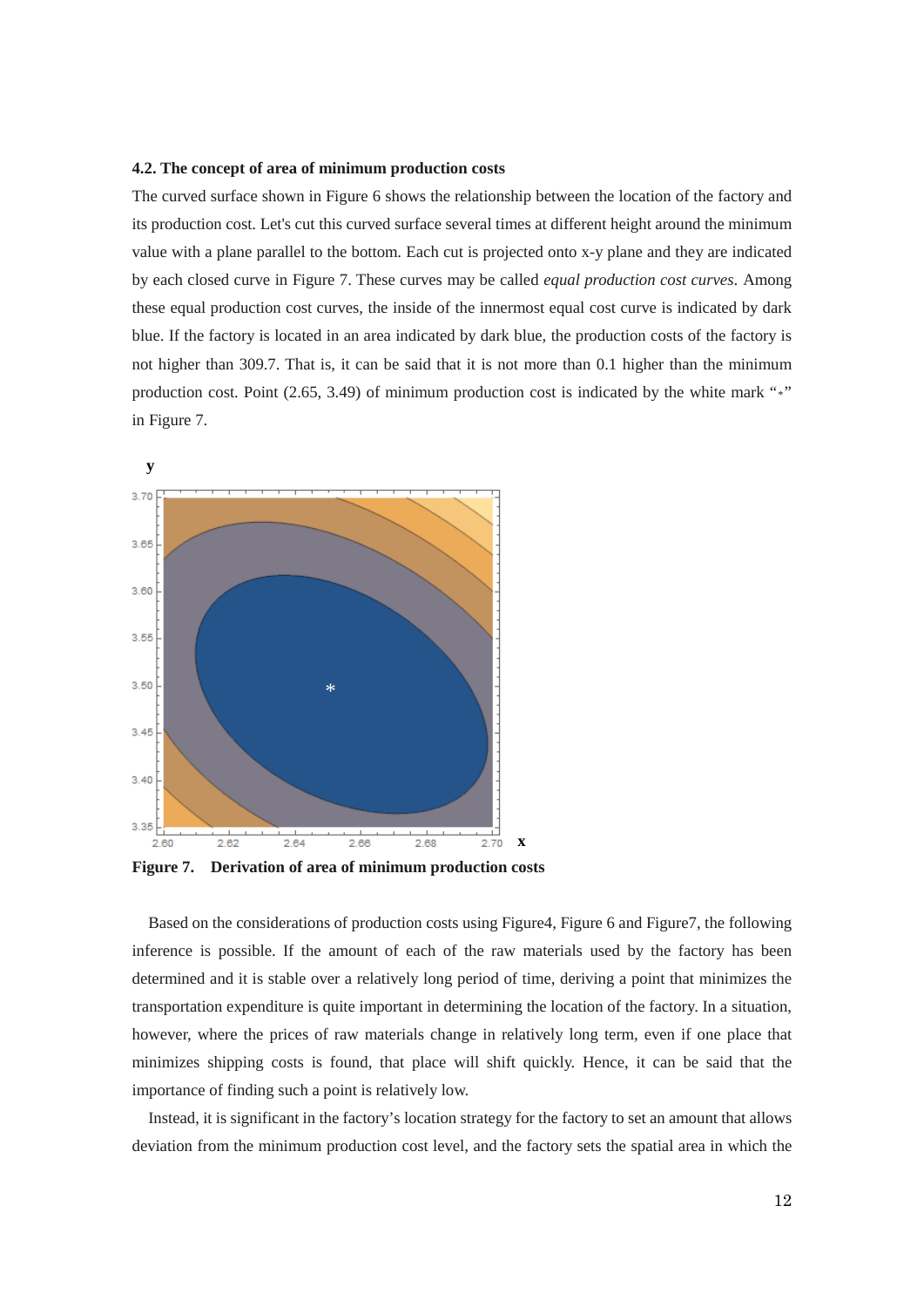deviation of the production costs is allowed. And if the factory is in the area, the factory accepts its location from the viewpoint of production cost. This area can be called as *area of minimum production costs*. It could be said, thus, that the location issue of the factory is to set the area of minimum production cost in a geographical space.

As mentioned above, it is predicted that changes in raw material prices will often occur. In response to such raw material price change, it is thought that the idea of *area of minimum production costs* is effective for the firm's location strategy. For instance, if the factory sets 0.1 that can deviate from the minimum production cost level in the situation assumed in the above analysis, the spatial area in which the factory's location is allowed from the viewpoint of the production costs is indicated by the area of dark blue in Figure 7. This area is the area of minimum production costs.

Let us examine the significance of the area of minimum production costs. Suppose that the price  $p_2$  of the material  $M_2$  is changed by 12 percent from the 0.25: if the price is increased to 0.28, other parameters are kept the same level, point of minimum production costs shift from point (2.65,3.49) to point (2.63,3.56) which is shown by the white diamond mark. In this situation, the new area of minimum production costs is set as shown by the inside dark blue area of the innermost equal cost curve in Figure 8. The existing location of the factory, which is shown by the white mark "\*", is included in the new area of minimum production costs in Figure 8. Thus, the factory does not need to consider the shifting its location according to the increase of price of the material.

In sum, when the factory allows the concept of area of minimum production costs, it can be said that even if the price of the raw material changes somewhat, the factory does not shift its location point according to the change.



**Figure 8 A new area of minimum production costs**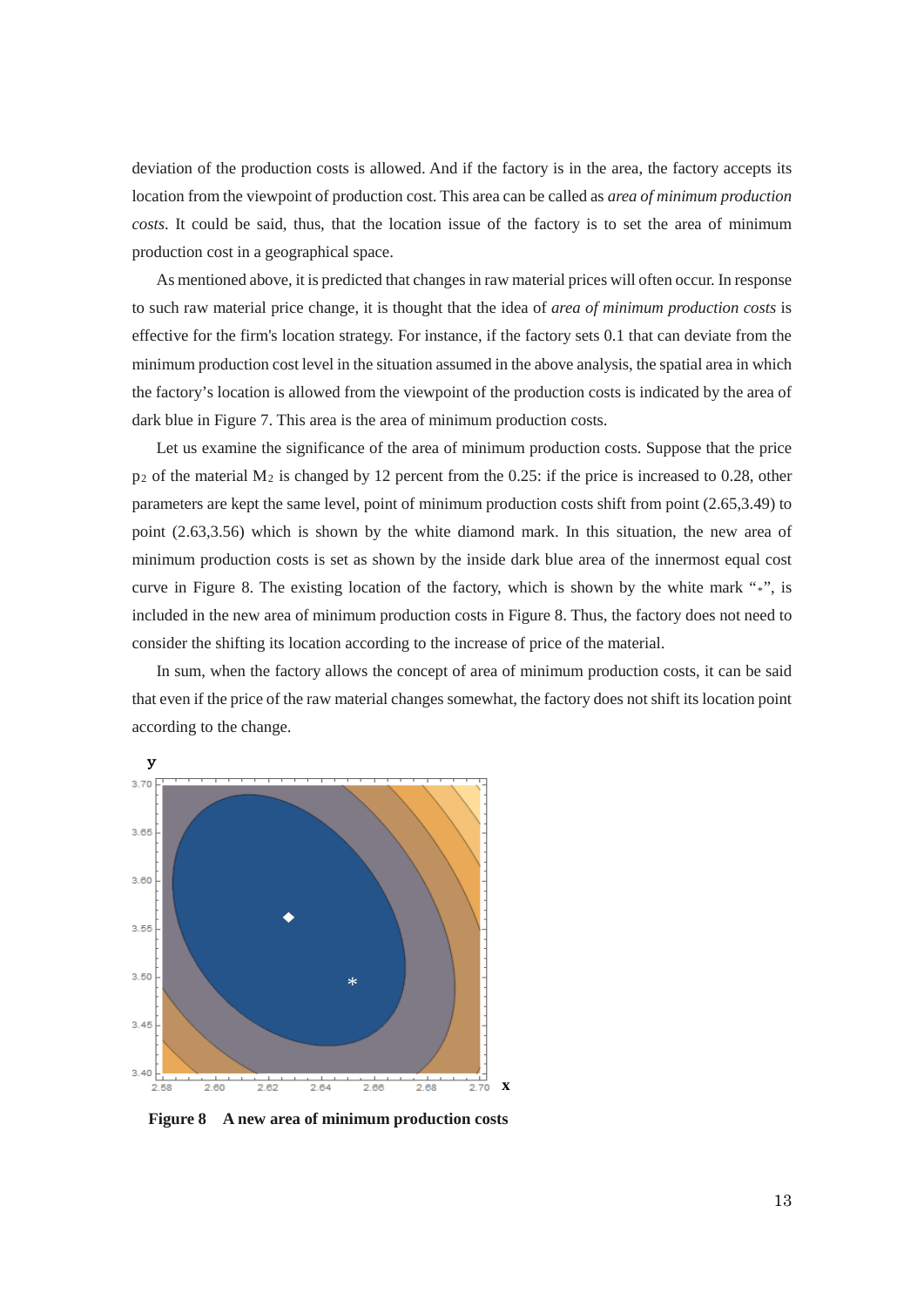In addition, since within area of minimum production costs the production costs of the factory are almost same irrelatively its location, the factory can have a lot of location selections: Within this area the factory incorporates many location factors in the determination of the factory's location such as security, health care, and dwellings of workers and so on. The concept of area of minimum production costs may offer usefulness to the factory's location determination: the factory can flexibly consider the its location and select a better location considering various location factors.

#### **5. Concluding remarks**

Factory's shipping costs tend to decline due to intermittent technological progress in transportation systems. In addition, the transportation costs have been greatly reduced by technological innovation in office processing. Due to the decline in transportation costs, many production processes become to be released from places where transportation costs are minimized. The locations of the production processes have become more influenced by labor costs and the agglomeration economies, and the locations of the factories are becoming diversified. Transportation costs have various impacts on the location determination of various economic activities in each region of the world. The economic role played by transportation expenses has been relatively declining, but the way of its work has become diversified as economic activity is geographically broadened.

This paper analyzes the location effect of transportation cost on factory: At the initial stage of economic development, the production activities are relatively simple, and it is assumed that the prices of the raw materials used by the factory are constant for a relatively long time. Under this assumption, first, the paper explains the traditional theory to derive the place that minimizes the transportation cost of the factory, and clarifies its validity by analytical method. Secondly, the globalized economy is assumed, in this stage of economic development production process is fragmented into small blocs, and some of them are spatially scattered from the existing place to various places which provide production condition suitable to the individual production blocs. In this stage, there are many raw materials and intermediate good are used to produce final goods, and it is assumed that the prices of these materials and intermediate goods are not constant, but they change in a relatively short period. Thus, this paper proposes the concept of *area of production cost minimization*. This concept implies as follows: In determining the location of a factory, deriving place that minimizes transportation costs is not very important as the prices of intermediate goods easily changes. Rather it is more important for the factory to allow some deviation from the minimum transportation cost and to determine an acceptable geographical range. By setting area of production cost minimization the factory does not need to consider the shifting its location in response to mild price changes of the materials and intermediate goods. And the factory can flexibly consider the its location within this area and select a better location by incorporating various location factors into the consideration.